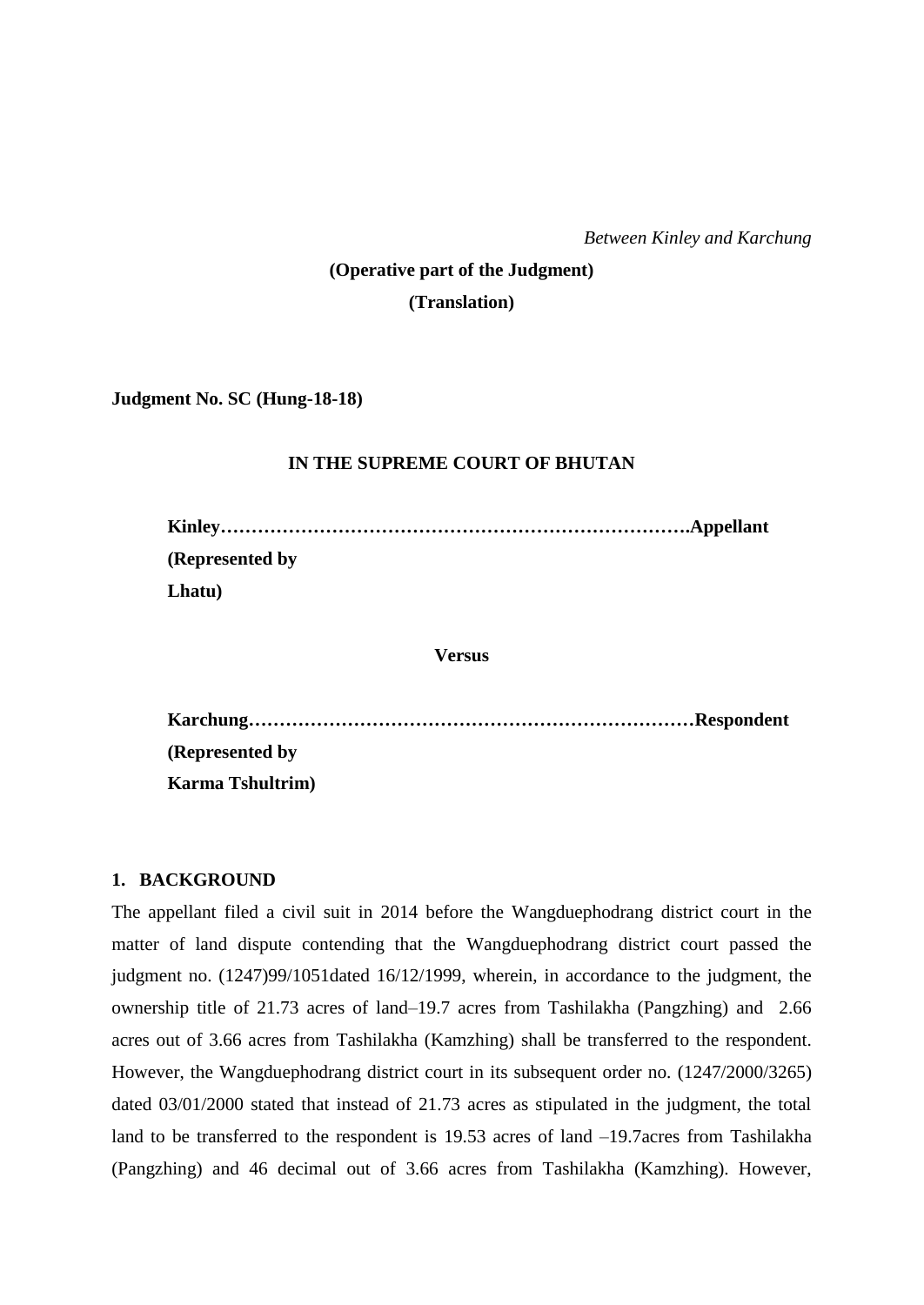appellant contended that without his knowledge, the respondent had transferred the ownership title of all 3.66 acres of land from the latter part. The Wangduephodrang district court dismissed the case on the ground that the matter was already adjudicated by the Wangduephodrang district court in 1999 and ordered the enforcement based on earlier judgment. Appellant appealed the case before the High Court in 2016 but the High Court upheld the lower court's decision and dismissed the appeal petition. Aggrieved by the Judgment No. (HC-16-243) dated 06/09/2016 rendered by the High Court, the appellant filed an appeal petition before this Court and it was accordingly registered on 13/11/2017 under Registration No. (Aa-17-39).

#### **8. COURT FINDINGS**

The Court in accordance with Section 110 of the Civil and Criminal Procedure Code of Bhutan, 2001 has given careful consideration of parties' submissions, judgments of the lower courts, and the reports from the relevant agencies, hereby, outlines the court findings as follows:

8.1.The appellant contends that the Wangduephodrang district court passed the judgment no. (1247)99/1051 dated 16/12/1999. Wherein, in accordance to the judgment, the ownership title of 21.73 acres of land–19.7 acres from Tashilakha (Pangzhing) and 2.66 acres out of 3.66 acres from Tashilakha (Kamzhing) shall be transferred to the respondent. However, the Wangduephodrang district court in its subsequent order no. (1247/2000/3265) dated 03/01/2000 stated that instead of 21.73 acres as stipulated in the judgment, the total land to be transferred to the respondent is 19.53 acres– 19.7acres from Tashilakha (Pangzhing) and 46 decimal out of 3.66 acres from Tashilakha (Kamzhing). However, the appellant contends that respondent had transferred the ownership title of all 3.66 acres of land from the latter part without his knowledge, thereby, amounting to total of 21.73 acres. Therefore, the appellant prayed before the court for the reinstatement of 3.20 acres from the respondent. The Court while examining finds: firstly, although as per the judgment of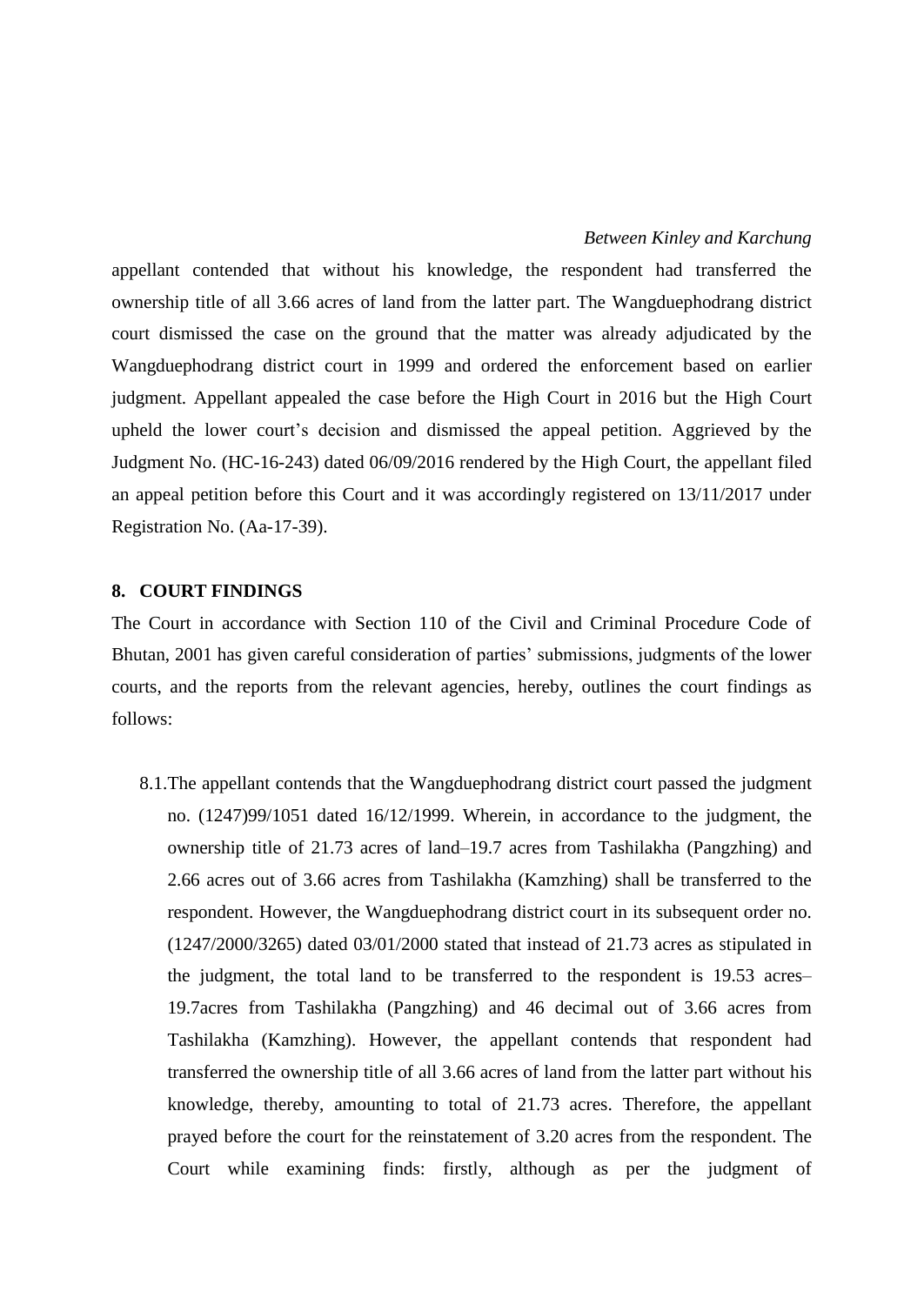#### *Between Kinley and Karchung*

Wangduephodrang district court, the respondent is supposedly entitled to 21.73 acres from the appellant, however, the court record maintained by Wangduephodrang district court shows that the judgment was not enforced to that effect since the court passed the subsequent order.

Secondly, the Wangduephodrang district court issued subsequent order no. (1247/2000/3265) dated 03/01/2000 to the director of land registration, Department of Survey then (now the National Land Commission) stating that instead of 21.73 acres as stipulated in the judgment, the land to be transferred to the respondent is 19.53 acres–19.7 acres from Tashilakha (Pangzhing) and 46 decimal from Tashilakha (Kamzhing). Further, the Wangduephodrang district court in its order to the Department of Survey stated that the ownership of remaining land of 3.20 acres under Thram no. (12) shall be merged with Thram no. (20) owned by appellant's mother Lhaden. To which, neither of parties have appealed against the order.

Thirdly, the letter vide No.(1118) dated 05/01/2000 from Assistant Secretary of the Department of Survey was issued to the Wangduephodrang Dzongkhag administration for the enforcement of Wangduephodrang district court's subsequent order, and at that point of time, neither of the parties have objected the enforcement of the court order nor appealed.

8.2. Furthermore, the National Land Commission ('NLC') secretariat letter no. (002489) dated 07/09/2017 sent to this Court states that, although, in accordance with the judgment of Wangduephodrang district court, the ownership title of 19.7 acres from Tashilakha (Pangzhing) and 2.66 acres out of 3.66 acres of land from Tashilakha (Kamzhing) shall be transferred to the respondent. However, the Wangduephodrang district court in its subsequent order no. (1247/2000/3265) dated 03/01/2000 stated that instead of 21.73 acres, the total land to be transferred to the respondent is 19.53 acres. Therefore, the Department of Survey in compliance with the subsequent order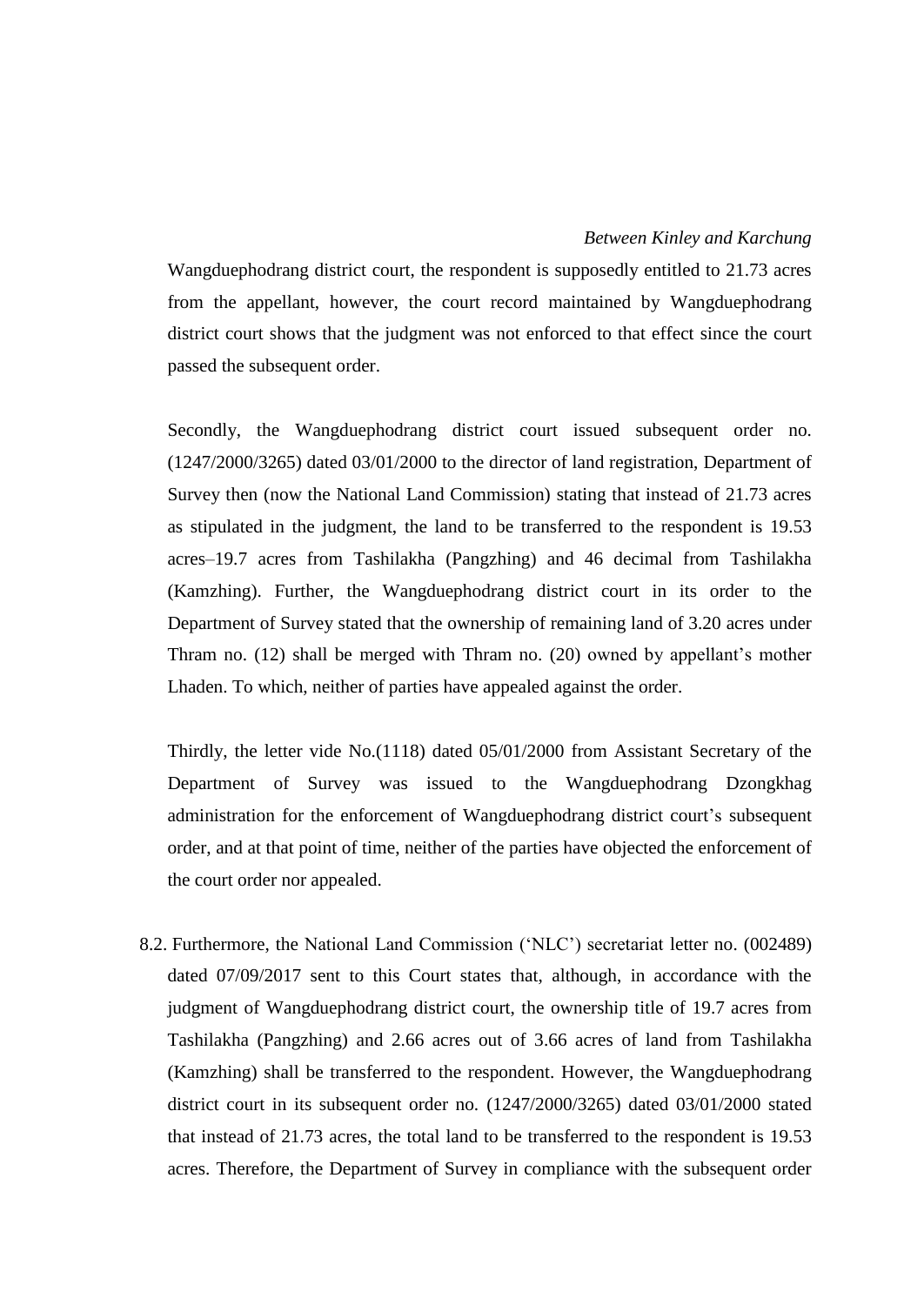no. (1247/2000/3265) dated 03/01/2000 of Wangduephodrang district court transferred the ownership title of 19.53 acres of land to the respondent under Thram no, (356) –19.7 acres from Tashilakha (Pangzhing) and 46 decimal from Tashilakha (Kamzhing). And also, the ownership title of remaining land under Thram no. (12) measuring 3.20 acres was merged with Thram no. (20) owned by appellant's mother Lhaden.

However, during the cadastral survey in 2000, it was found that the land measuring 3.20 acres under Thram no. (20), Plot No. K9/22NW owned by appellant's mother Lhaden was under forest cover and moreover, there was no evidence that the land was transferred to the respondent. Later when the new Thram was issued, the land measuring 3.20 acres was remarked as forest, hence, under government forest. Therefore, in accordance with the Guidelines on the New Sathram Compilation, 1998, only in the case of land acquisition for the purpose of road constructions, building schools and hospitals, and for other state purposes, the land owner is entitled for the compensation from the government. Since the appellant neither used the land for any purposes including cultivation nor constructed the house. As a result, it was remarked as government forest. Therefore, the appellant is not entitled for the compensation from the government. However, out of 3.20 acres of land, the appellant was substituted with 1.34 acres from Kothakha (Kamzhing) and Thengpakha by the Department of Survey, but as for the appellant's claim for the remaining 1.86 acres is beyond the prerogatives of this Court to grant.

Similarly, the respondent's prayer to upheld the judgment no. (Wangduephodrang Court 1247)99/1051 dated 16/12.1999 rendered by Wanngduephodrang district court and the claim of 21.73 acres of land from the appellant is dismissed due to application of principle of *estoppel.* Section 155 of the Civil and Criminal Procedure Code of Bhutan states that, *"a party is prevented by his/her own act from claiming a right to the detriment of other party who was entitled to rely on such conduct and has acted*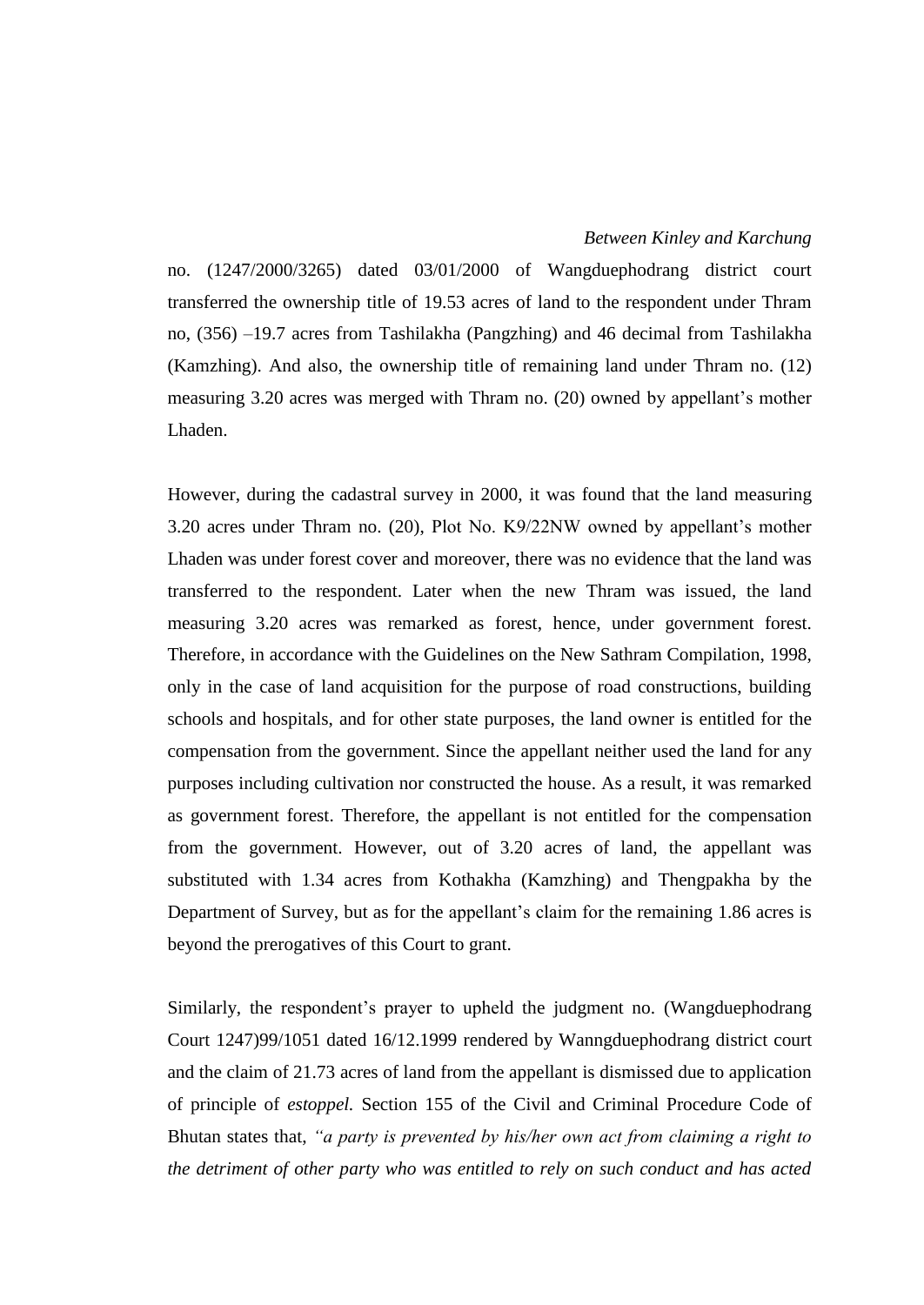*accordingly."* Moreover, the Wangduephodrang district court after rendering the judgment, it issued a subsequent order no. (1247/2000/3265) dated 03/01/2000 stating that instead of 21.73 acres as stipulated in the judgment, the land to be transferred to the respondent is 19.53 acres. At that point of time, the respondent neither raised the objection nor appealed to the court but acted based on court order. Hence, the respondent's claim over 21.73 acres of land is dismissed by invoking principle of *estoppel* as enshrined under the Civil and Criminal Procedure Code of Bhutan.

8.3. Hence, the judgments of lower courts are hereby reversed and the appellant shall be entitled to litigation cost of Nu. 45,000/- (forty five thounsand) which he deposited at the revenue section of this Court vide receipt no. (40265) dated 26.01.2015.

### **9. DECISION**

This Court after granting full opportunity and consideration to all the submissions of the appellant and respondent decides as follows:

9.1. Giving effect to the report vide no. (002489) submitted by the NLC to this Court in accordance with Section 4 (a) and Section 46 (a) and (b) of the Evidence Act of Bhutan, 2005, the Court rules that respondent is entitled to 19.53 acres of land– 19.7acres from Tashilakha (Pangzhing) and 46 decimal out of 3.66 acres from Tashilakha (Kamzhing). Regarding remaining balance of 3.20 acres, which according to the NLC report states that out of 3.20 acres of land, 1.34 acres has already been substituted in the name of appellant's mother Lhaden at Kothakha (Kamzhing) and Thengpakha and for that, this Court have no comments on the substitution made by the NLC. However, the remaining balance of 1.86 acres out of 3.20 acres is not acquired by the government, but it was neither used for any purposes including cultivation nor constructed the house by the appellant and later turned into forest, which now falls under government forest. Thus, in accordance with Section 32.3 of the Guidelines on the New Sathram Compilation, the land is treated as forest. Hence,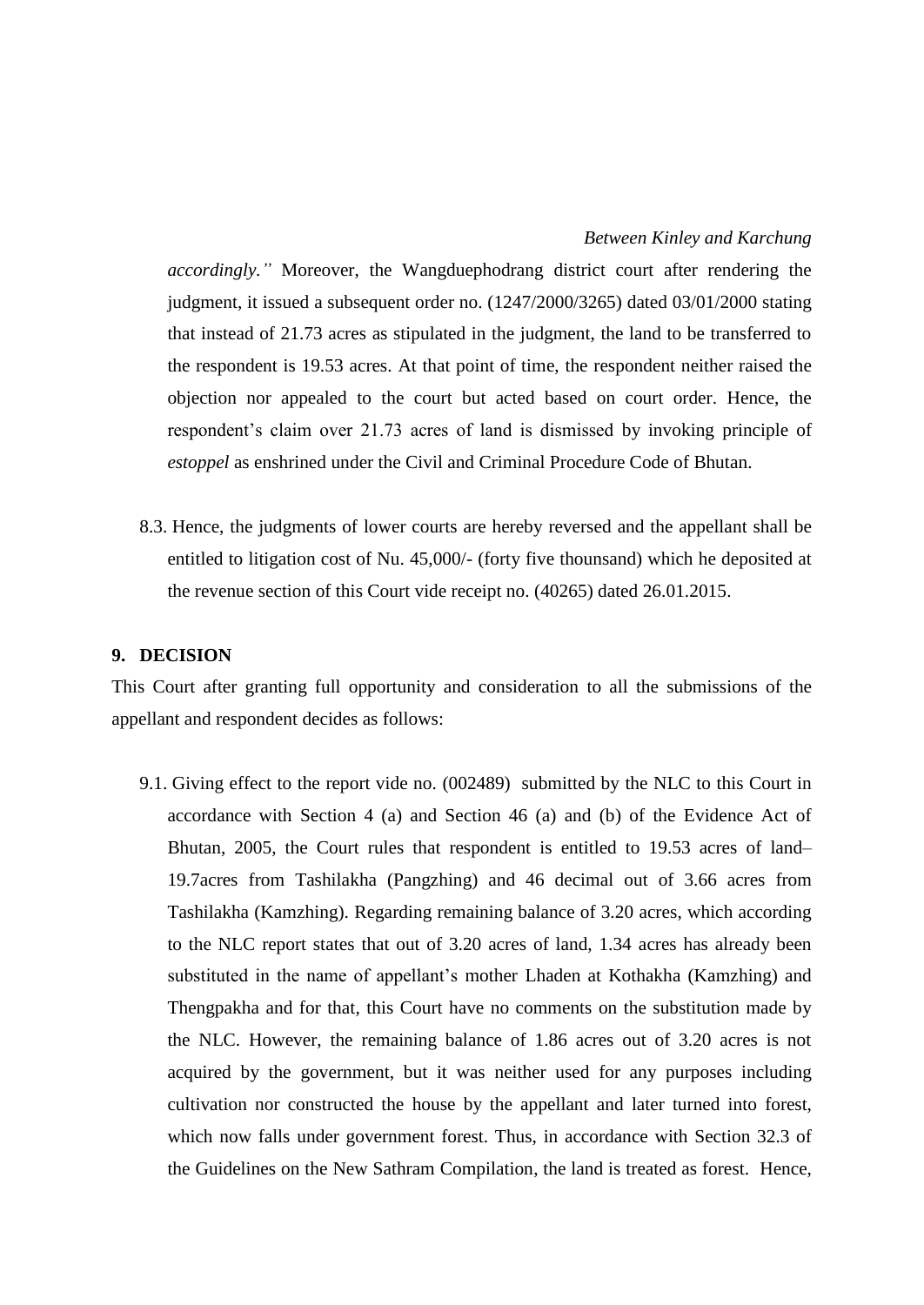the judgments of lower courts are reversed as per Section 111 (b) of the Civil and Criminal Code of Bhutan.

- 9.2.In accordance with the principle of *estoppel* as enshrined under Section 155 of the Civil and Criminal Code of Bhutan, the claim made by the respondent for 21.73 acres from the appellant is hereby dismissed and he is accordingly entitled to 19.53 acres, the ownership of which has already been transferred between 2000-2014.
- 9.3.In accordance with Section 111 (b) of the Civil and Criminal Code of Bhutan, this Court through its rulings has reversed the judgments of the lower courts, therefore, the Court orders that the litigation cost of Nu. 45,000/- (forty five thousand) deposited by the appellant at the revenue section of this Court vide receipt no. (40265) dated 26.01.2015 as per Section 97 of the Civil and Criminal Code of Bhutan be handed back to the appellant.

#### **COURT ORDER**

In accordance with Section 96 of the Civil and Criminal Procedure Code of Bhutan, the Court granted full opportunity to the parties to make their submissions by way of written depositions, documents on record, and the oral arguments. All their submissions were given most careful consideration. Therefore, the Court considering their submissions both in written and oral, and documents on record, the Court orders the NLC to coordinate the registration of ownership title of 19.53 acres of land–19.7 acres from Tashilakha (Pangzhing) and 46 decimal from Tashilakha (Kamzhing) to the respondent in accordance with the NLC Report vide no. (002489) dated 07/09/2017.

Thirdly, after transferring 46 decimal out of 3.66 acres of land from Tashilakha (Kamzhing), although, the remaining land of 3.20 acres is now under forest cover, the NLC has granted 1.34 acres as substitution by transferring it to appellant's mother Lhaden and for that, this Court have no comments on the substitution made by the NLC, but as for the claims for